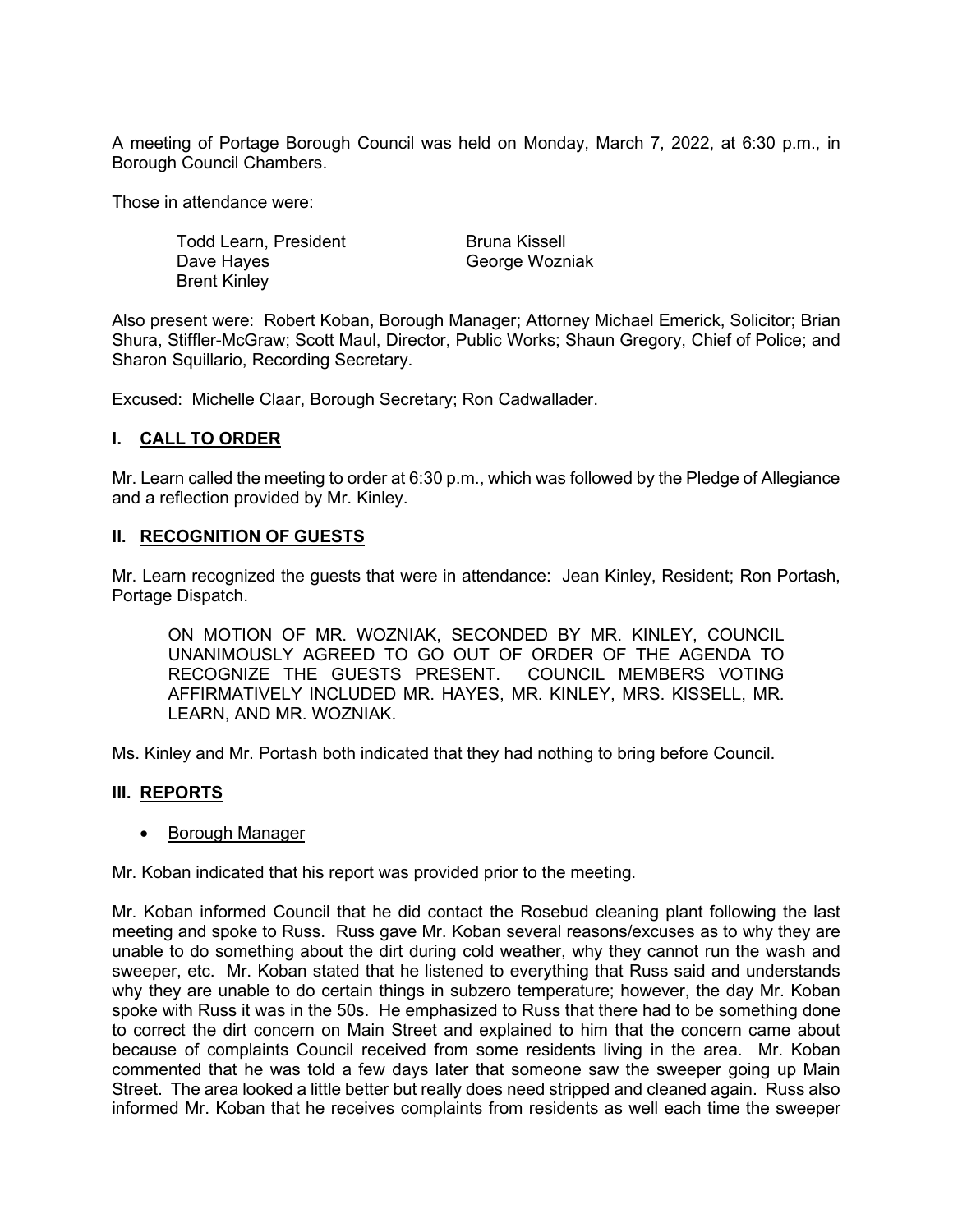goes up and down Main Street. Mr. Koban commented that if the residents are complaining about the dirt, they cannot be complaining about the noise from the street sweeper as well. Mr. Koban stated that he believes the sweeper that day went from Borough line to Borough line, but he does not think it went north or south on Route 53.

Mr. Learn commented that with 350 trucks going back and forth per day, he does not feel that cold weather should be an excuse. Mr. Koban stated that Russ was decent to talk to; however, he was more interested in telling Mr. Koban why he could not do anything rather than addressing the concern. Mr. Wozniak indicated that perhaps there are concerns with the water freezing in the sweeper because of the low temperatures. Mr. Koban pointed out that Russ had mentioned that if he runs the wash, he does not have a great recovery system on the water and it ends up looking like an ice skating rink in the area. Also, where the wash is at, the trucks drag a lot of sludge out onto the road. Russ also stated to Mr. Koban that, when it gets bad enough, he receives a call from DEP. Mr. Koban noted that he would keep Council updated on this matter.

Mr. Koban reported that there is a Resolution on the agenda for approval by Council this evening. He explained that Mr. Maul and Mr. Steberger have provided information regarding the current street sweeper. The sweeper is 21 years old; and we have already replaced the motor, rebuilt the storage container, etc. Mr. Koban informed Council that a list of available grants was received from Representative Langerholc's office; and after reviewing the list, there is a no match grant available that could be used for purchase of equipment. Mr. Koban asked that Mr. Steberger check with the Township to see if they would be interested in a shared services agreement for the purchase of a new sweeper. He noted that Mr. Selepack has taken the lead in getting the grant paperwork filled out with Representative Langerholc's office; and what Council has to do is draft some language for the grant and approve the resolution relative to the grant. Mr. Koban explained that the cost of a new sweeper ranges between \$265,000 - \$335,000. He noted that, when the current sweeper was purchased, it cost approximately \$125,000; and it was purchased with \$25,000 from the Borough, \$25,000 from the Township and the remainder with two grants – a shared services DCED grant and a DCNR recycling grant. Mr. Koban commented that the technology in the new sweeper is better; and the construction of the box for what we are using the sweeper for is much better. Mr. Maul and Mr. Steberger have had to rebuild the inside of the box on the current sweeper numerous times. Mr. Koban explained to Council that, due to the age of the current sweeper, we really run into concerns with getting parts as well. The sweeper continues to show its age and the cost of parts continues to go up.

Mr. Koban stated that he has received multiple calls and comments from different residents relative to the Tax Collector not returning calls. Mr. Koban has found that the easiest way to get in touch with the Tax Collector is via email; and it is usually a two-to-three-day response time. Therefore, if Council receives any concerns from residents, they should instruct them to email the Tax Collector rather than contacting him by telephone.

As it relates to the item in Mr. Koban's report relative to the Water Authority, Mr. Kinley indicated that he believes that it would be smart that Council ask Mr. Alexander anytime they want to have a discussion on the Water Authority Board wages, they should contact Council directly rather than a secondhand discussion, to which Mr. Koban replied that he did tell Mr. Alexander that. Mr. Hayes stated that he brought this matter up on his own at the last meeting, to which Mr. Kinley replied that Mr. Hayes had said that someone had told him about this. Mr. Hayes noted that he did not say that. Mr. Koban commented that the way the conversation was left with Mr. Alexander the last time was that Mr. Alexander requested that this matter be taken off of the Council agenda. Mr. Koban questioned Mr. Alexander if the matter was to be taken off the agenda for a period of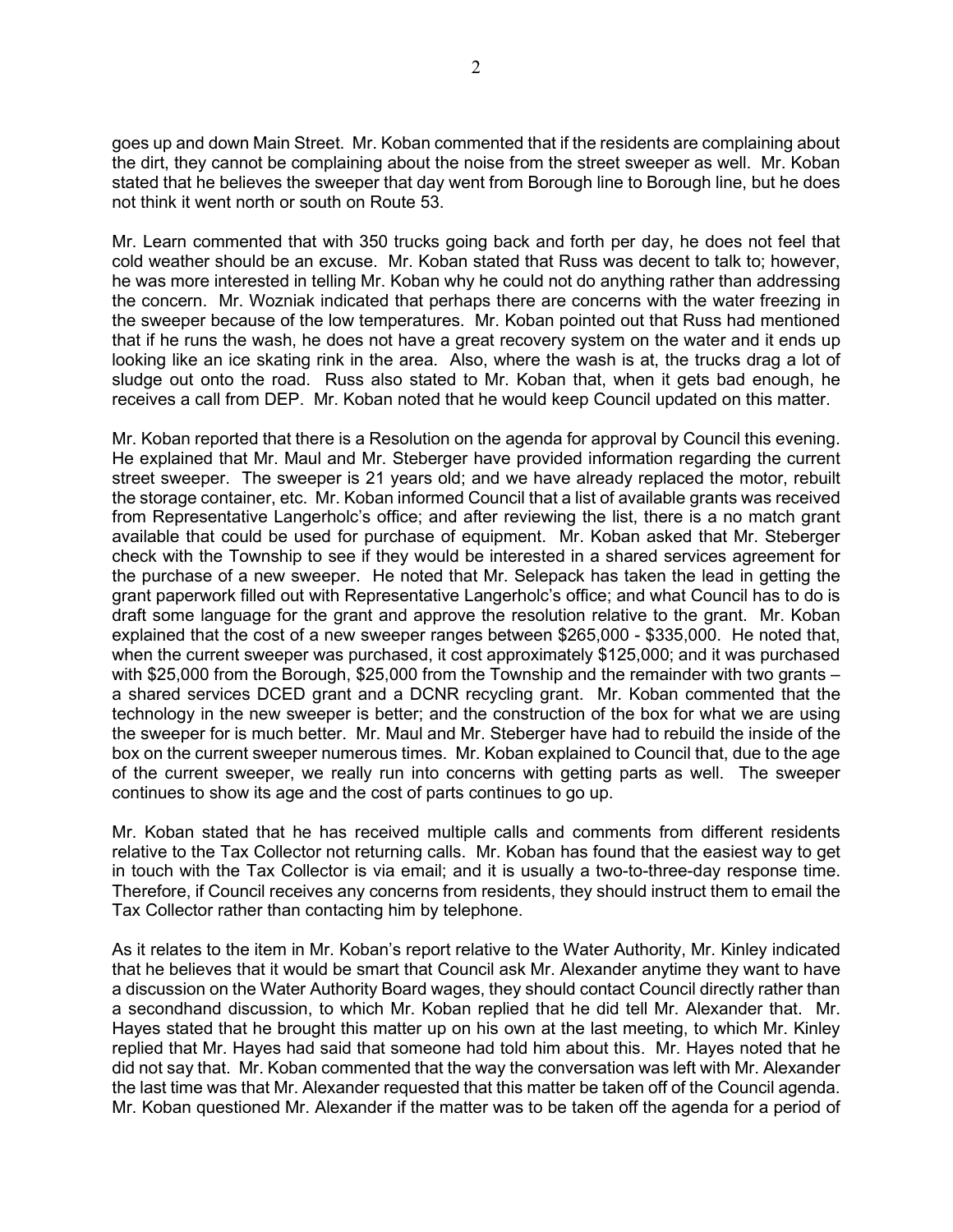time, and Mr. Alexander replied that it should be taken off of the table. When Mr. Hayes brought the matter up at the last meeting, Mr. Koban reached out to Mr. Alexander again; and Mr. Alexander again stated that it should be taken off of the agenda. Mr. Hayes questioned why Mr. Koban had told Mr. Alexander that Mr. Hayes had stated that the Water Authority asked him to bring it up. Mr. Hayes pointed out that the Water Authority did not ask him to bring up the matter at the last meeting; he brought the matter up on his own because he was seeing Council members very against giving the Water Authority Board members a raise because of having so many meetings and interviews. Mr. Hayes stated at a previous meeting that he thought Council should give the Water Authority Board members a raise; and he never brought up that someone had asked him to come to the meeting and bring this up. Mr. Koban commented that he did recall Mr. Hayes stating this, to which Mr. Hayes interjected that we could review the tape from the meeting. Mr. Koban pointed out that this is not a matter of argument, to which Mr. Kinley agreed, stating that if the Water Authority wants to discuss this again, they should come to Council directly. Mr. Koban agreed, noting that a letter from the Water Authority should also be written to Council if they want to discuss this matter again, just like he had requested the last time. Mr. Hayes noted that he talked to Mr. Koban about this matter following the last meeting and agreed that if the Water Authority wanted a raise they should submit the paperwork to Council. He then contacted them afterwards and let them know the outcome; and then he heard from Mr. Alexander that Mr. Koban had stated to Mr. Alexander that they had contacted Mr. Hayes to find out for them, which is not true. Mr. Hayes asked that Mr. Koban quit lying because this is why individuals get so upset with Council. He does have text messages from Mr. Alexander stating what Mr. Koban had said; and he asked that Mr. Koban stop putting words in his mouth because everyone should know by now that if Mr. Hayes brings something up, he has evidence to back himself up.

**Solicitor** 

Attorney Emerick commented that his report was provided prior to the meeting.

As it relates to the Hammers Street property, Attorney Emerick noted that he was hoping to have the agreement between the County and the new owner, but he has not received it yet. He understands that there is a conference scheduled for March 14 on this matter; and hopefully he will have more information for Council at the next Committee meeting.

**Engineer** 

Mr. Shura noted that his report was provided to Council prior to the meeting.

As it relates to the Trout Run project, Mr. Shura commented that there are no changes. The Engineer did resubmit for the permit on February 18, 2022. Mr. Shura reported that he is in the process of preparing the construction bid documents and where we may need easement access. He will contact Mr. Koban with the easement information before they are prepared. Mr. Shura explained to Council that, if we get the permit in time and have the easements prepared, we may be able to place the project out to bid this year. He noted that he has received no updates from DCED on the extension requests, to which Mr. Koban replied that all of the information has been submitted. Mr. Koban has been told that once it gets through that level, there will have to be administrative signatures and then the Borough will receive a final copy.

Concerning 909-11 Jefferson Avenue, Mr. Shura stated that the inspection was completed on March 2; and he included a copy of the report with his report for this evening's meeting. Mr. Learn questioned what the next step will be. He questioned if we would not be able to claim that it is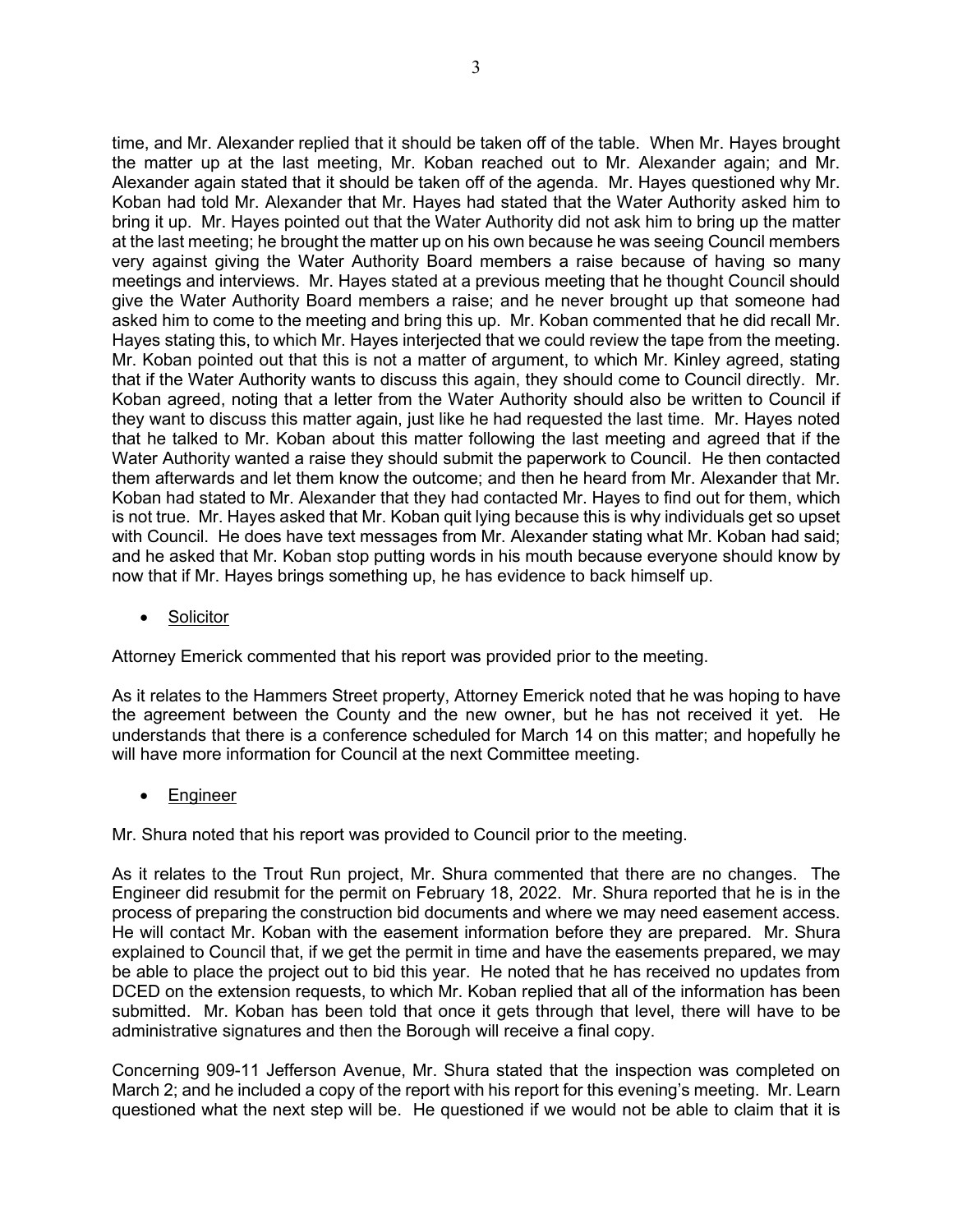two different structures until you are inside, to which Mr. Shura explained that the inspector did not answer whether or not it was two different structures, but the assumption is that it is one structure. It does not require any type of remedy or demolition, but the structure does meet the criteria for dangerous buildings. Mr. Learn questioned if Council can send a letter stating that the structure was deemed to be a dangerous structure. Mr. Wozniak questioned if this was just 909 Jefferson Avenue, to which Attorney Emerick replied that Tim does reference 909 Jefferson Avenue in his report. Mr. Koban commented that it would solve the problem if it is only one side of the structure. Mr. Shura commented that the report reads that the report was based on an exterior inspection of the structure. Attorney Emerick stated that it is a common wall building

# Chief of Police

Chief Gregory commented that his report was provided to Council prior to the meeting and that he had nothing to add to the report.

# • Director of Public Works

Mr. Maul commented that his report was provided to Council prior to the meeting and that he had nothing to add to the report.

# **IV. CORRESPONDENCE**

Mr. Learn noted that the following correspondence was received:

- Portage Fire Company invitation for Saturday, March 12, 2022 at 5:30 p.m., Cassandra Hall – no Council members available to attend; if anything changes, Council members should contact Mr. Koban.
- Notice of 2022 State Liquid Fuels Allocation of \$78,903.69.
- Invitation for the Cambria County Planning Commission meeting at PVFC on March 20, 2022 at 6:00 p.m.
- Invitation to the 2022 Cambria County Association of Boroughs spring dinner meeting on April 19, 2022 at Gallitzin Sportsmen's Association. RSVP's due by April 1, 2022. Mr. Koban asked that Council members be prepared at the next meeting to let him know if they will be able to attend.

## **V. MINUTES OF PREVIOUS MEETINGS**

ON MOTION OF MRS. KISSELL, SECONDED BY MR. KINLEY, COUNCIL UNANIMOUSLY APPROVED THE MINUTES OF THE FEBRUARY 22, 2022 REGULAR MEETING AS PRESENTED (NO MEETING HELD ON FEBRUARY 2, 2022 DUE TO LACK OF A QUORUM). COUNCIL MEMBERS VOTING AFFIRMATIVELY INCLUDED MR. WOZNIAK, MR. KINLEY, MRS. KISSELL, MR. LEARN AND MR. HAYES.

## **VI. TREASURER'S REPORT AND BILLS TO BE PAID**

ON MOTION OF MR. KINLEY, SECONDED BY MR. WOZNIAK, COUNCIL UNANIMOUSLY APPROVED THE TREASURER'S REPORT, BILLS AND ADDITIONAL BILLS TO BE PAID AS PRESENTED IN WRITTEN FORM. VIA A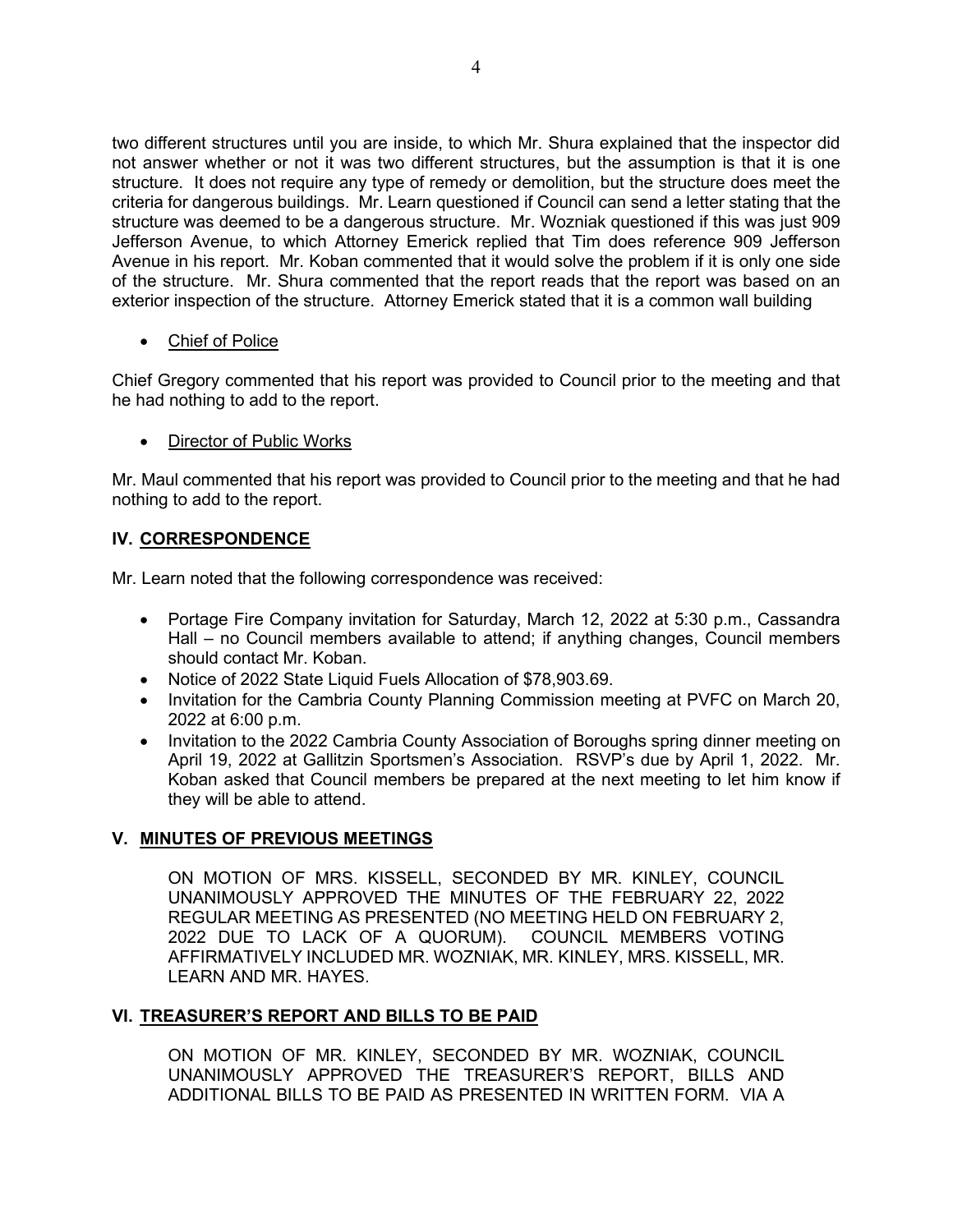ROLL CALL VOTE, COUNCIL MEMBERS VOTING AFFIRMATIVELY INCLUDED MR. WOZNIAK, MR. KINLEY, MRS. KISSELL, MR. LEARN AND MR. HAYES.

#### **VII. REPORTS RECEIVED**

ON MOTION OF MR. WOZNIAK, SECONDED BY MR. KINLEY, COUNCIL UNANIMOUSLY ACCEPTED THE REPORTS FROM THE PORTAGE WATER AUTHORITY, PORTAGE SEWER AUTHORITY AND LMIA AS PRESENTED. COUNCIL MEMBERS VOTING AFFIRMATIVELY INCLUDED MR. WOZNIAK, MR. KINLEY, MRS. KISSELL, MR. LEARN AND MR. HAYES.

#### **VIII. UNFINISHED BUSINESS**

• Peer Grant

As it relates to the Peer Grant, Mr. Koban stated that, following the recent PAJPRC meeting, he agreed to get in contact with DCNR to find out the status of the Peer Grant. Mr. Koban stated that he found that the individual at DCNR is out on an extended leave until March 17. As soon as he returns, Mr. Koban will send an email hoping to get some sort of response. The day after Mr. Koban spoke with Mr. Wozniak regarding the PAJPRC meeting, he did receive an email asking for a written update. Mr. Wozniak questioned if DCNR has no coverage for someone that is on leave, to which Mr. Koban replied that you would think it would forward to someone as we have numerous contacts at DCNR regarding the grant.

Concerning the Trout Run rehabilitation, Mr. Koban noted that we have filed for an extension and are awaiting a response.

Mr. Koban informed Council that he will be meeting with Bruce from PennDOT on Friday, March 11. Mr. Maul has a list of items on Main Street to be discussed, after walking the project site with Dave the inspector; i.e., standing water on Caldwell Avenue, sidewalk open issue in front of the laundromat, multiple cracking and lifting issues on the sidewalk, etc. Bruce also wants to review some of the items on the close-out. Mr. Koban explained that the grant is to expire in June; and given these circumstances, he does not know what will be done if we receive an invoice so he does not want to wait to file for an extension. He commented that we will probably want to file for an extension, which would require a motion from Council; and if we need it, we will have it. He does not know if we will come to a point where we would have to pay an invoice or not if everything is not addressed, but we would not want to be backed into a corner because the grant is expiring. Mr. Kinley questioned if Mr. Koban talked with Matt Decort. Mr. Kinley spoke with Mr. Decort about two weeks ago and he mentioned the damage to the brickwork on his building. Mr. Koban commented that he talked with Mr. Decort a few times; however, he had not mentioned that the heaving of the sidewalk must have damaged the stone on the building. Mr. Decort had also emailed Bruce and copied Mr. Koban; and this is how Mr. Koban was made aware of the concern. Mr. Koban explained that a contractor charged Mr. Decort \$200+ to do the repairs and Mr. Decort was requesting that the cost of the repairs be covered by PennDOT. Bruce stated to Mr. Decort that he was meeting with Mr. Koban on Friday and would look at it.

Mr. Maul pointed out that he walked the project site again with the inspector last Friday; and there probably should have been expansion joints between the buildings and the sidewalk and there were none. This is where we could have had Gulisek to come back; if we would have had the expansion, the damage may not have occurred to Mr. Decort's building. Mr. Maul indicated that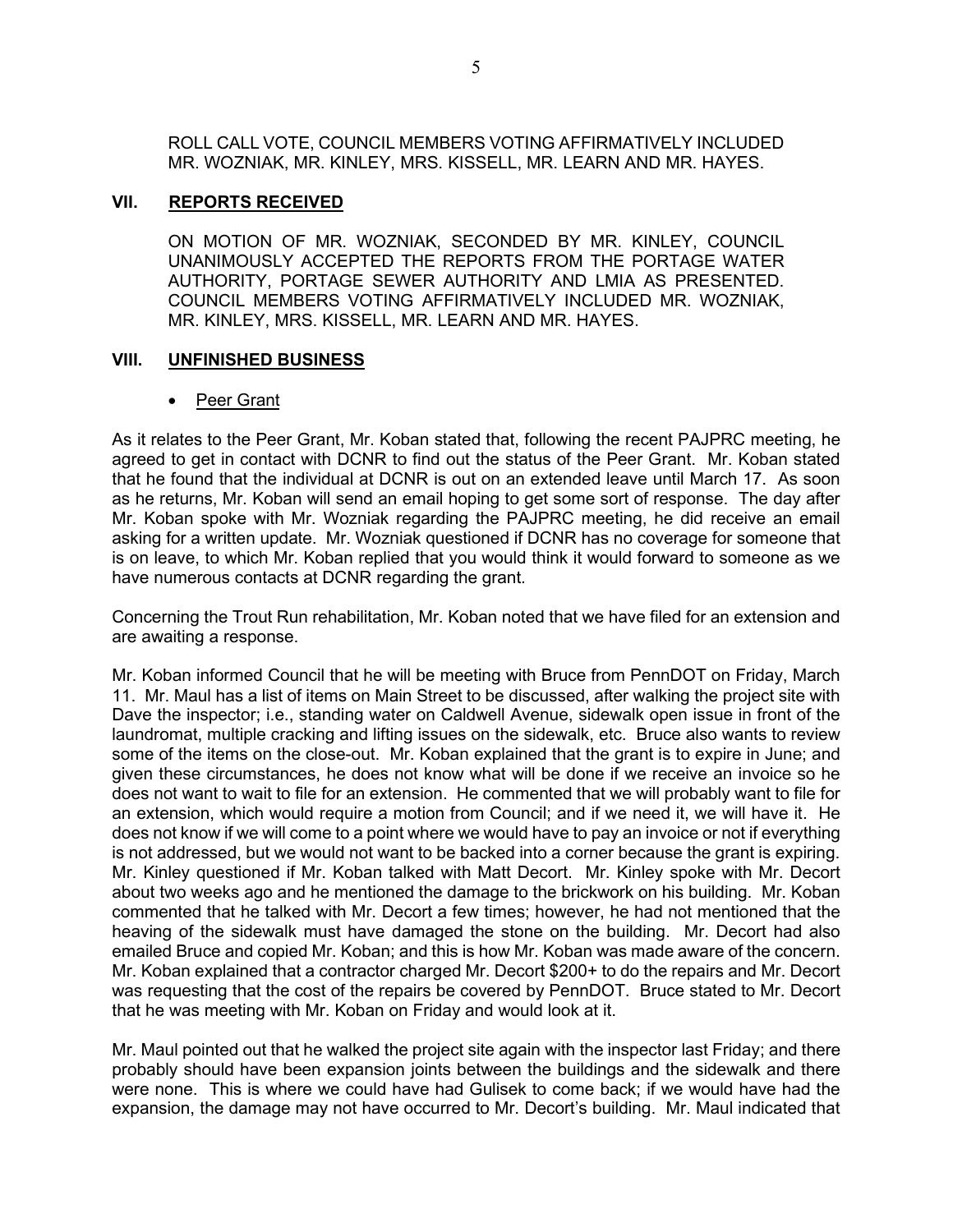they noticed as well that there were no saw cuts. He explained that to do concrete, you have to have saw cuts for relief, but they are all just trialed in at only an inch deep. Mr. Learn questioned the status of the bottom of the light poles, to which Mr. Koban replied that they did put screening on the bottom, which was their resolution of our concern. Mr. Koban is not happy with it, but he does not know what else to do. He stated that Ebensburg's poles have domes the same size as the cover. Mr. Koban noted that it was a poor design to begin with. Mr. Kinley questioned what we are to do about fixing the problem, to which Mr. Learn replied that it really could be worse in his opinion. Mr. Kinley pointed out that he is speaking from a Borough resident's perspective; and the residents' money was put toward making Main Street look nice and now there are gaps between the sidewalks. Mr. Learn questioned if we know the amount of work that will be required to correct it now, to which Mr. Koban replied that if things were designed like they were and PennDOT approved the plans, we cannot go back on Gulisek. Mr. Wozniak questioned if we could look at some type of perforated metal skirting, to which Mr. Koban replied that if you look at it up close, in his opinion, no matter what they do it will look bad. Mr. Learn noted that they put the mesh in, but it is far enough back that you cannot see it, to which Mr. Koban interjected that you can see it on only one or two poles.

• Buildings

As it relates to 909-11 Jefferson Avenue, Mr. Koban questioned Council if Attorney Emerick should be requested to do a letter to the resident; and if so, Mr. Koban will include this on the agenda for the next meeting. Council agreed that a letter be written by Attorney Emerick.

Concerning 925 Main Street, Mr. Koban noted that Mr. Wozniak had requested on a few occasions regarding securing the back of the building, garbage at the back of the building, etc. Mrs. Kissell also contacted Mr. Koban regarding the disgraceful American flag that is in the front of the building. Mrs. Kissell explained that the flag is tattered and torn and is a disgrace. Mrs. Kissell contacted Mr. Panick regarding the flag, and he stated to Mrs. Kissell that she did not have to get on his case about being an American. She indicated to Mr. Panick that she was not doing that, but that a few residents in town asked her who owned the building because they noticed the flag as well. Mr. Panick indicated to Mrs. Kissell that he was tired of people in the town badmouthing him, and that he also gets grief from the police regarding the back of his building. Mrs. Kissell questioned Mr. Panick if he would have a problem if she would get someone to take the flag down, and he stated that he did not want her to do that and that he would see if he could get to it. Mr. Wozniak pointed out that he does not feel the back of the building is secure. There is white plastic construction fence placed, which is 10" from the ground in the middle and is not even 2" in the ground. Mr. Wozniak questioned when the 10 days is up that Mr. Panick was given to secure the area, to which Chief Gregory replied that Mrs. Panick came in to speak with him and said that she was going to try to do something to the back of the building but does not have the experience. Chief Gregory explained to her that she would have to figure out some way to block the back of the building up so kids do not fall in.

Mr. Kinley commented that it looks like it is every excuse in the book. Mr. Koban stated that every time Mr. Wozniak brought this up in the past, we have contacted the owners each time to get the same issues resolved. Mr. Wozniak looked at the area again this past Sunday and took pictures to send to Mr. Koban. He also received a complaint earlier last week about the garbage as well; and this is when he instructed Chief Gregory to provide the 10-day notice. Chief Gregory questioned if there is some type of special fencing that Council is looking to be installed, to which Mr. Koban replied that it should be the same as was done to the front of the building. Mr. Kinley commented that it has to be more than just a fence because of it being a dangerous situation.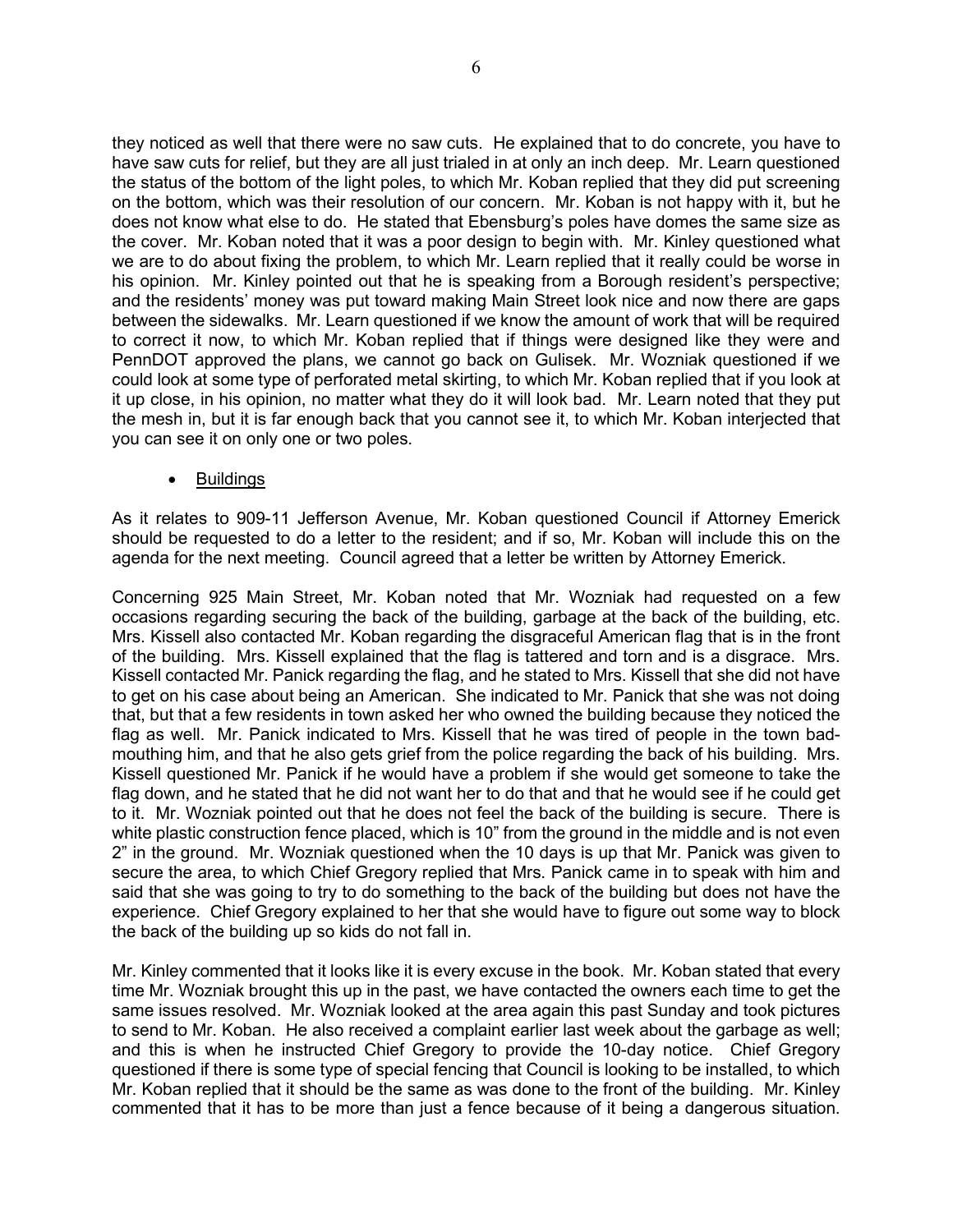Mr. Shura explained that it has to be something outside the structure to prevent anyone from getting inside the structure. Mr. Koban indicated that he would need to contact LMIA to see when the demolition permit expires. Mr. Maul expressed his concern that we gave a resident on Grant Street 30 days to get a garage torn down and she is on a fixed income; and we have given Mr. Panick over a year to address the concerns. We have also been to court on the Starlight, as well as Mr. Nicholson; and perhaps it is time to take more action in this area as well. Mr. Maul indicated that we gave Mr. Panick 10 days; and we cannot just sit here another year waiting for something to be done, to which several Council members agreed. Mr. Learn agreed, stating that it is not up to Council to figure out for the resident how to secure the property. Mr. Maul noted that the demolition started and then it stopped. Mr. Kinley pointed out that the excuses stopped for him when securing the front of the building only required a sheet of plywood and some screws.

Mr. Koban questioned Council on the next steps, to which Mr. Wozniak noted that we do have the 10-day notice in place; and after it expires, we can move on to the next step. Mr. Koban indicated that the next step would be to have another study done and pay the Engineer to do that. Mr. Learn questioned when the 10-day notice was issued, to which Chief Gregory replied that it was issued after the last Council meeting. Mr. Koban explained that the 10-day notice was for the garbage and closing up the back of the building. Mr. Learn commented that we need to find out when the demolition permit expires; and when it expires, we should not grant an extension. Mr. Koban explained that LMIA would need to grant an extension on the demolition permit, to which Attorney Emerick interjected that he believes you can only grant one extension, perhaps two. Attorney Emerick indicated that this has been going on for two years. Mr. Wozniak questioned if we have had a study done on the building, to which Mr. Koban replied that we did on the initial previous owners. Mr. Koban commented that the liens still exist as well. Mr. Wozniak questioned at what point do you gain the money from the liens, to which Mr. Koban replied that we would probably not see the money from the liens because they would not be able to see the property with the liens attached. Mr. Wozniak commented that, at that point, you are stuck with a building that is an eye sore and a safety concern. Mr. Koban indicated that he has said before that he believes up to this point the owners have been doing us a favor because the previous owner was not going to do what this owner has already done no matter what pressure we put on the previous owner.

Mr. Learn questioned what will happen if we contact LMIA, to which Mr. Koban replied that he will contact LMIA to see what our options are. Attorney Emerick noted that he does not think LMIA is required to grant an extension. Mr. Koban explained that the last time we had contacted LMIA was on a property on Prospect and LMIA indicated that the permit was expired and that the resident would have the building down and cleaned up. Mr. Koban noted that he is not aware of what the LMIA criteria is for reissuing a permit. Attorney Emerick pointed out that Council is not bound by any terms of permits, to which Mr. Koban interjected that he is aware of this but he feels perhaps LMIA can put a little pressure on as well. Attorney Emerick questioned what has been done to the building since the last study was done by the Engineer, to which Mr. Koban replied that the entire roof has been torn off and the building has been demolished down to the first floor. Mr. Shura questioned if there is any component of what is deemed a dangerous structure is still there, to which Mr. Koban replied that they have partially tore the building down and started gutting the inside. The roof is off; and it is basically four walls with an open pit in the inside. Mr. Shura commented that he could pull the former engineering study. Attorney Emerick questioned if we were requiring that the building be demolished or repaired, to which Mr. Koban replied that the building was to be demolished. Attorney Emerick commented that, since the building has not been demolished, the former engineering study could be used since the matter has been going on for one year. He questioned if the current owner is aware of the previous litigation, to which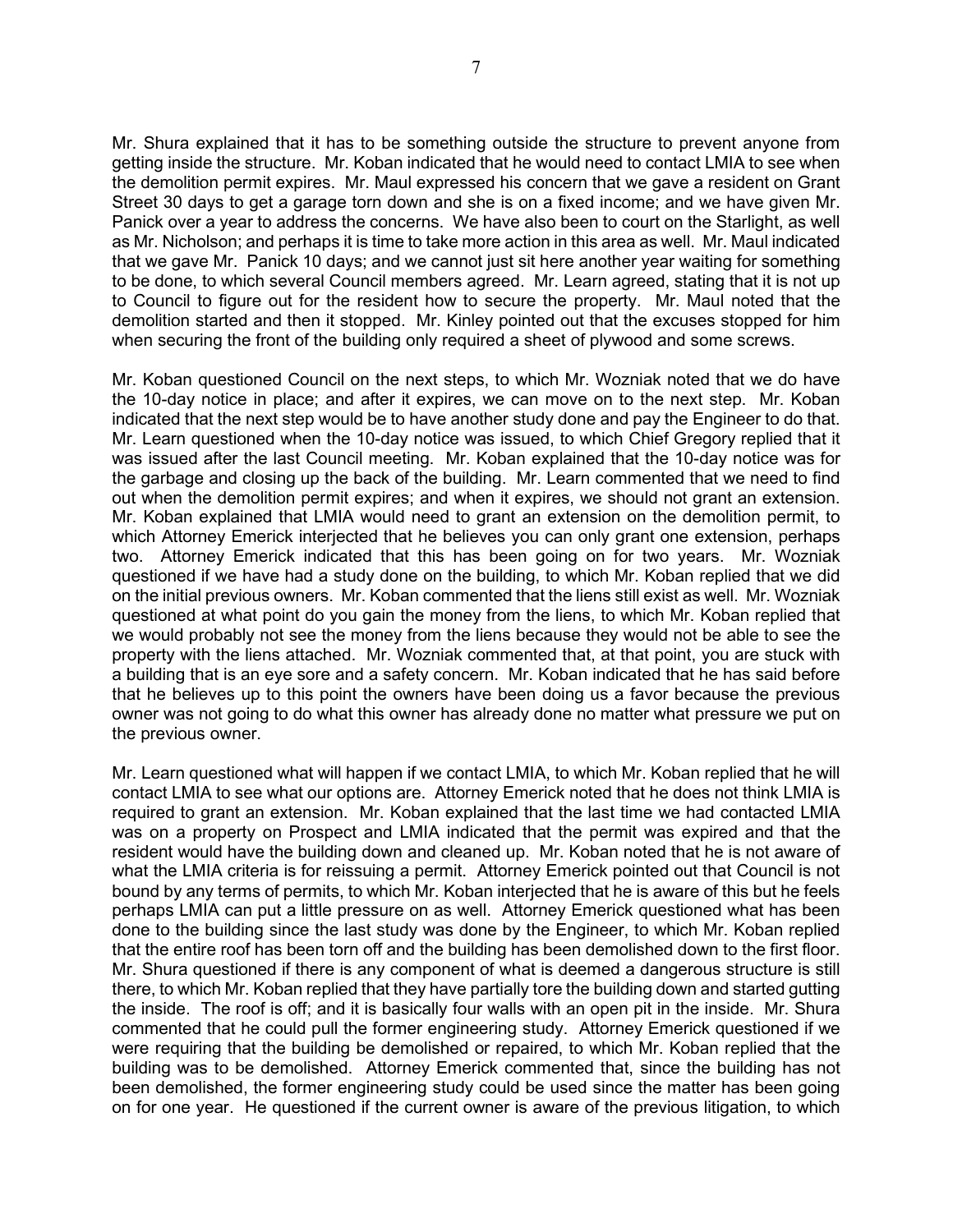Mr. Koban replied affirmatively. Mr. Koban explained that the current owner bought the property at a tax sale because it is next to a property he currently owns. Attorney Emerick indicated that one of the things that Council needs to talk to the owner about is the amount of judgments against the property; and if the property is cleaned up within such a period of time, they might be willing to negotiate. Mr. Koban commented that the owner had already contacted him asking this question; and Council indicated at that time that they would not be willing to talk about this until the building is torn down (this was over a year ago). Mr. Learn asked that Mr. Koban contact LMIA and then place this matter on the agenda for the next meeting.

ON MOTION OF MR. WOZNIAK, SECONDED BY MR. KINLEY, COUNCIL UNANIMOUSLY AGREED THAT THE MATTER OF 925 MAIN STREET BE PLACED ON THE AGENDA FOR DISCUSSION AT THE NEXT MEETING. COUNCIL MEMBERS VOTING AFFIRMATIVELY INCLUDED MR. WOZNIAK, MR. KINLEY, MRS. KISSELL, MR. LEARN AND MR. HAYES.

Mr. Koban commented that Attorney Emerick would need to prepare a letter to the current owner. Mr. Wozniak indicated that we already have an engineering study that we will be able to use as well. Mr. Learn indicated that he does not know what the time limits were to the previous owner, but there has to be time constraints on the current owner. Mr. Wozniak questioned if there are time constraints currently, to which Mr. Koban replied negatively because it sounded to him that the current owner was going to demolish the building. He does not think that the current owners were actually thinking about doing the demolition themselves until they received pricing on this. Mr. Wozniak stated that, with the amount of water that is currently inside the building, does there need to be a certain way that it needs to be pumped out, to which Mr. Shura replied that should be pumped out and put through a silt bag. Mr. Koban commented that the building is filled with water but the majority is not from rain or anything. There must be some sort of underground spring in the inside. Mr. Shura stated that ultimately you would not want to backfill before doing some type of draining. You would not be able to do anything about the underground spring, but once you start backfilling, any water that was present before the building existed (the spring) would be absorbed. Mr. Wozniak questioned if there is a certain way to backfill or a certain material that should be used so the water is not pushed to the next property, to which Mr. Shura replied that he would have to look at the property. Mr. Shura pointed out that, if there is no way to discharge the water, the water would just find its way to a different location. The water would either find an outlet or continue to be at that level whether there is a hole in the ground or not; and when they start backfilling, they may have to put more backfill in later to address the water because there may be a depression.

## **IX. NEW BUSINESS**

## • Banners for Lamp Posts

Mr. Koban informed Council that Mr. Maul did an inventory of the banners we currently have and reviewed the new light poles. He stated that he was concerned with the diameter of the rods on the new light poles. With the current banners, Mr. Koban explained, we had stainless steel bands that we used to clamp the bracket to the former light poles. The diameter of the current rods are much larger; and Mr. Koban asked that Mr. Maul check to see if the current banners would fit the diameter of the current poles. We did find out that the brackets are narrower on the current poles. The former brackets were two feet; and the current ones are 18 inches. Mr. Koban indicated that he also asked Mr. Maul to do an inventory of how many banners we would need as well because he did not want to wait until spring and have someone asking about the banners not being up.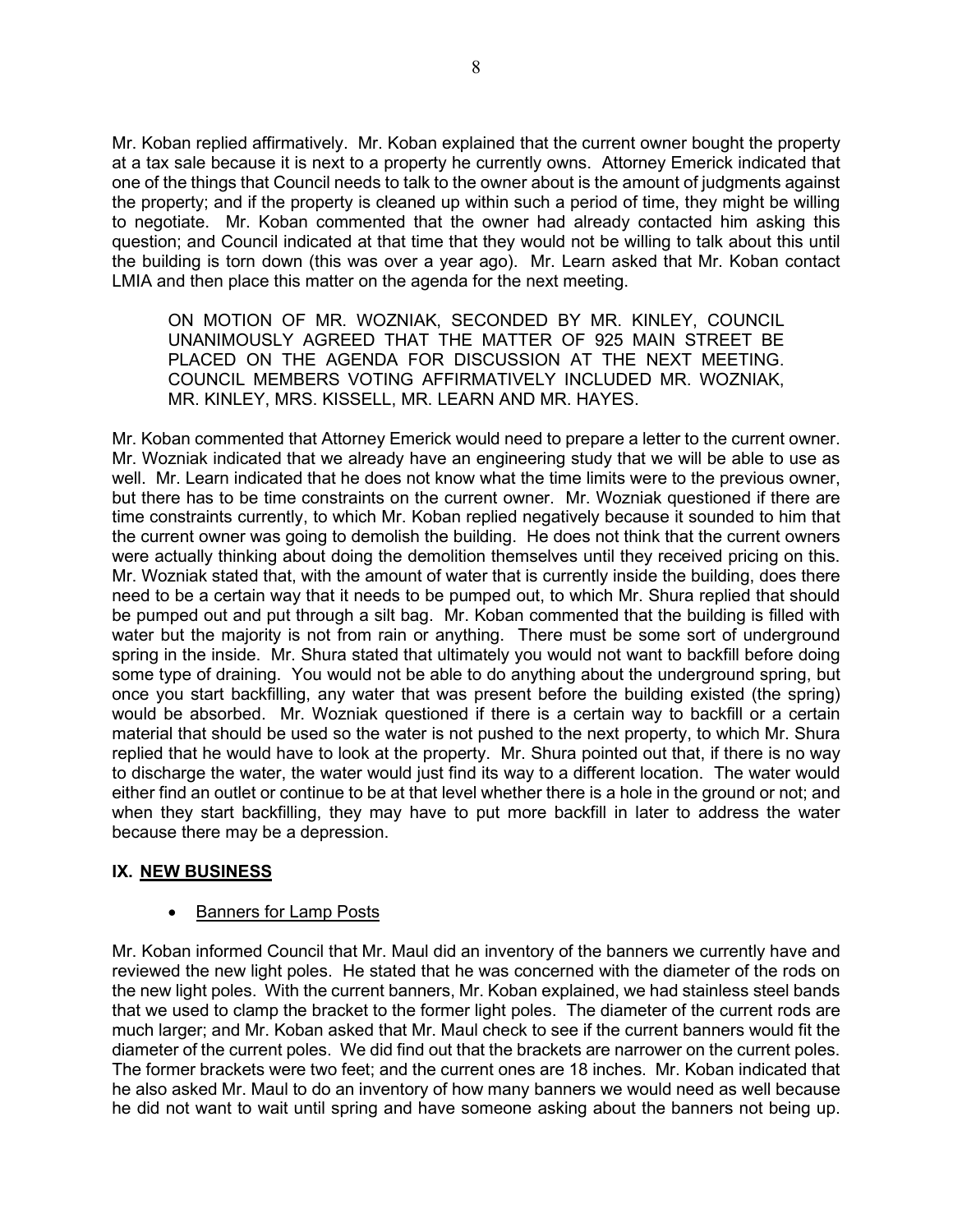Mr. Koban noted that if Council is interested in exploring this, he has some catalogs he can use to obtain an estimated cost.

Mr. Wozniak questioned what the supports are made of, to which Mr. Mall replied that they are steel. Mr. Wozniak questioned where they are attached to, to which Mr. Mall replied that they are clamped to the pole. Mr. Koban replied that the brackets would match the pole. The brackets have a ball on the end that has to be removed to put the banner on. Mr. Wozniak commented that perhaps we could fabricate something to extend what we have currently because the banner would cover that. He stated that the estimated cost that Mr. Koban provided is pretty pricey. Mr. Koban noted that we need additional banners anyway. He asked that everyone keep in mind that we have 16 banners currently for each season, so he included the full amount of what was needed. If Council decides not to go with a banner on every pole, then we would remove the brackets on the poles that did not have a banner. Mr. Maul indicated that we may not want a banner on every pole as well. Mr. Koban commented that perhaps we want to keep the total number of banners needed on the quote so that the total number includes the other banners that Council discussed in the past for the veterans and then just do seasonal banners on the other poles. He had provided in the cost proposal the worst-case scenario of having a banner on every pole. Mr. Kinley commented that he believes Council should move forward. Mrs. Kissell interjected that, if you would not put a banner on every other pole, it would reduce the cost. Mr. Learn questioned if there is banner hardware on every pole, to which Mr. Maul replied that there is with the exception of the pole near Kreutzberger's.

Mr. Learn asked that this matter remain on the agenda for the next meeting. He stated that Mr. Maul determine the exact number of banners that will be needed.

## • Request from Historical Society for Copier

Mr. Koban reminded Council that, when preparing the budget for this year, Irene Huschak from the Historical Society sent a letter requesting consideration in the budget for two items; i.e., proposal from Mark Petryshak for some repairs, and a new copier. Mr. Koban tried to locate the original letter sent and was unable to do so but believes it was sent with the budget information to the auditors. He contacted Mrs. Huschak and requested another copy of the letter. Mrs. Hushak reached out and asked if Council had made any decisions on her request; and he indicated to Mrs. Huschak that Council received COVID funding through the Federal government and were awaiting the second round of funding before making a decision on the use of this funding and that he would bring Mrs. Huschak's request before Council again. Mr. Koban commented that, when Mrs. Huschak submitted the new letter, it included the two original requests of the repairs by Mark Petryshak, the copier, plus an additional request for the cost of some shingles for the building. He stated that he was questioning Council if they wanted to address Mrs. Huschak's request in the interim of receiving a response on the second round of funding or that he convey to Mrs. Huschak that we are still awaiting the additional funding.

Mrs. Kissell stated that the request of the three items from Mrs. Huschak would be \$1,929; and if we have the funds, why not approve the request. Mr. Koban noted that the donation would be coming out of the COVID funding. Mr. Learn noted that Council would not be able to take formal action on the request tonight but could include it on the agenda for the next meeting and take action at that time. Mr. Koban noted that he would include this matter on the agenda for the next meeting with a specific total dollar amount of the request.